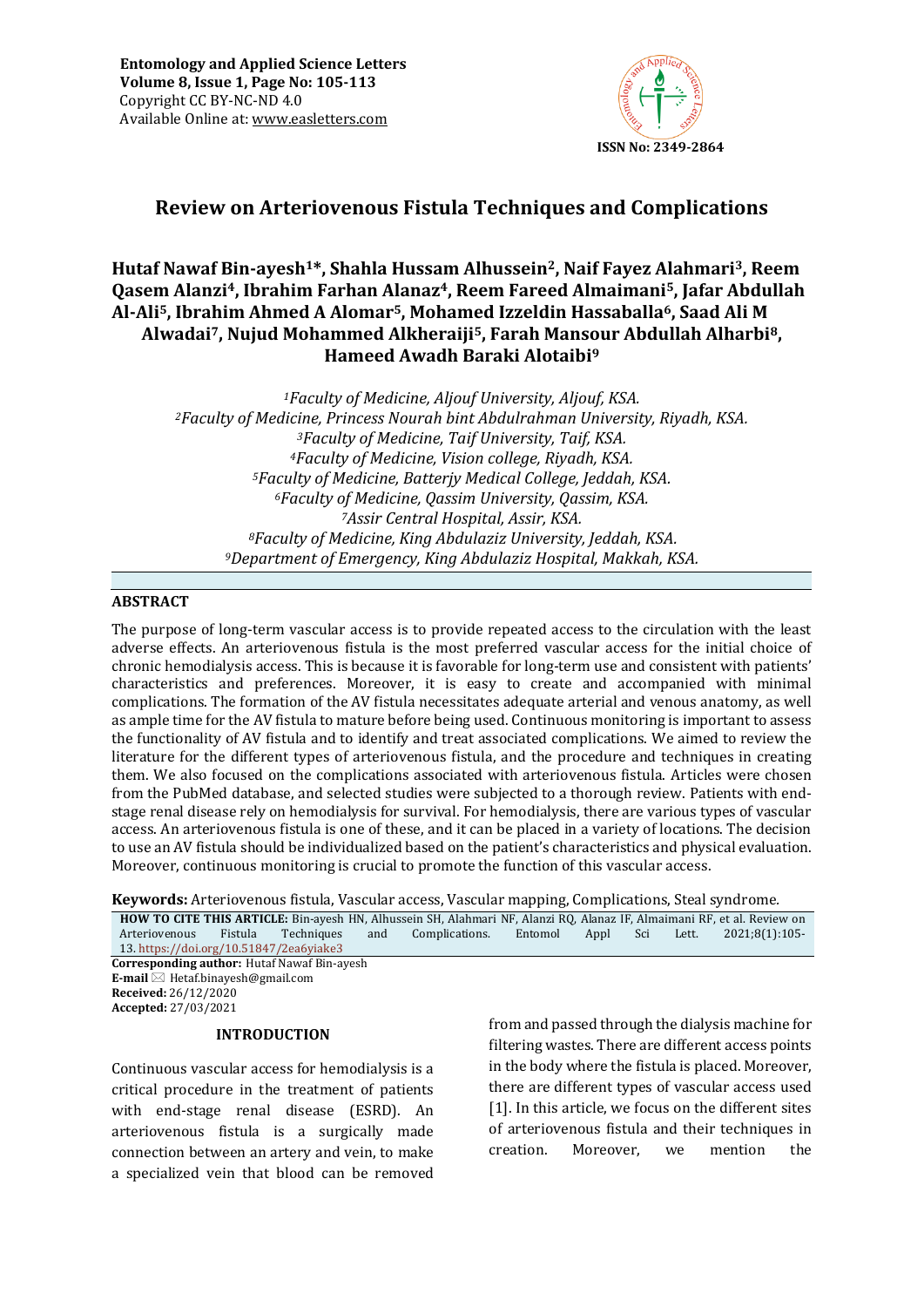complications that accompany them. We also describe other types of vascular access.

### **MATERIALS AND METHODS**

We utilized the PubMed database for the selection process of relevant articles, and the following keys used in the mesh (("Mesenteric Ischemia"[Mesh]) OR ("Pathophysiology"[Mesh] OR "Diagnosis"[Mesh] OR "Evaluation"[Mesh] OR "Treatment"[Mesh])). For the inclusion criteria, the articles were selected based on including one of the following: Mesenteric ischemia or Mesenteric ischemia's pathophysiology, diagnosis, evaluation, and treatment. Exclusion criteria were all other articles that did not meet the criteria by not having any of the inclusion criteria results in their topic.

#### *Review*

There are three main types of vascular access, which are arteriovenous (AV) fistulas, AV grafts, and central venous catheters [1-3].

#### *Arteriovenous fistula*

It is an acquired type of fistulas, surgically made for hemodialysis. The connection is created between an artery and vein, allowing blood to flow directly from the artery into the vein, hence raising blood pressure and blood flow via the vein. As a result, the vein enlarges, enabling it to deliver the amount of blood flow required for a sufficient hemodialysis session [1]. Upper extremity is usually preferred over lower extremities as an initial access site [4-6]. There are three common sites for this vascular access. The radio-cephalic fistula is created at the forearm by anastomosing radial artery to the cephalic vein. It is the preferred fistula for initial access for dialysis by vascular surgeons. The second site is the brachio-cephalic fistula, which is an upper arm fistula created by anastomosing the brachial artery to the cephalic vein [7]. The third type is a brachial-basilic transposition, another upper arm fistula, created by connecting the brachial artery to the basilic vein after transposing the basilic vein laterally and superficially to make it accessible for dialysis cannulation [8, 9].

#### *Arteriovenous grafts*

This type of vascular access is made by interposing a graft between an artery and vein. The grafts are made of expanded polytetrafluoroethylene (ePTFE) with a diameter ranging from 4 to 8 mm. Allografts are also used as an access conduit [10]. Common sites for AV grafts include the forearm, in which the radial artery is connected to the brachial artery by a graft configured in a straight form. Another forearm site is access connecting the brachial artery to either cephalic or brachial vein by a looped-configured graft. Upper arm sites include the brachial artery connected to the axillary vein by a straight-configured graft. The second site is a looped upper arm graft connecting the axillary artery to the axillary vein. There are also early cannulation arteriovenous grafts (ecAVGs) that can be used within 24 hours of graft creation [11].

### *Central venous catheters*

This access consists of dual-lumen catheters made from polyurethane, silicone, or silicone composites, with lumen size ranging from 14 to 16 French, and a Dacron cuff. The catheter is inserted into the internal jugular vein and tunneled through a tract under the skin to the exit point where the cuff is placed [12].

### *Advantages of arteriovenous fistula*

The goal of chronic hemodialysis access is to provide adequate blood flow and be repeatedly accessible for long-term use with minimal complications. Generally, AV fistula is preferred over other types of vascular access as initial access in newly-diagnosed patients [3]. Advantages of AV fistula include easy creation, as they can be created in the operating room, and sometimes in the procedure room, under local anesthesia or regional nerve blocks [13]. This is true for simple fistulas such as radiocephalic or brachiocephalic fistula; however, Brachiobasilic fistula needs more extensive surgery as they are located deep in the upper arm and require superficialization, and thus must be performed solely in the operating room under general anesthesia or regional nerve block [14]. Other advantages of AV fistulas include good blood flow for dialysis, and they last longer than other types of vascular access. Furthermore, matured AV fistulas are associated with the lowest adverse effects rates, and patency of an AV fistula can be maintained with fewer secondary procedures [15].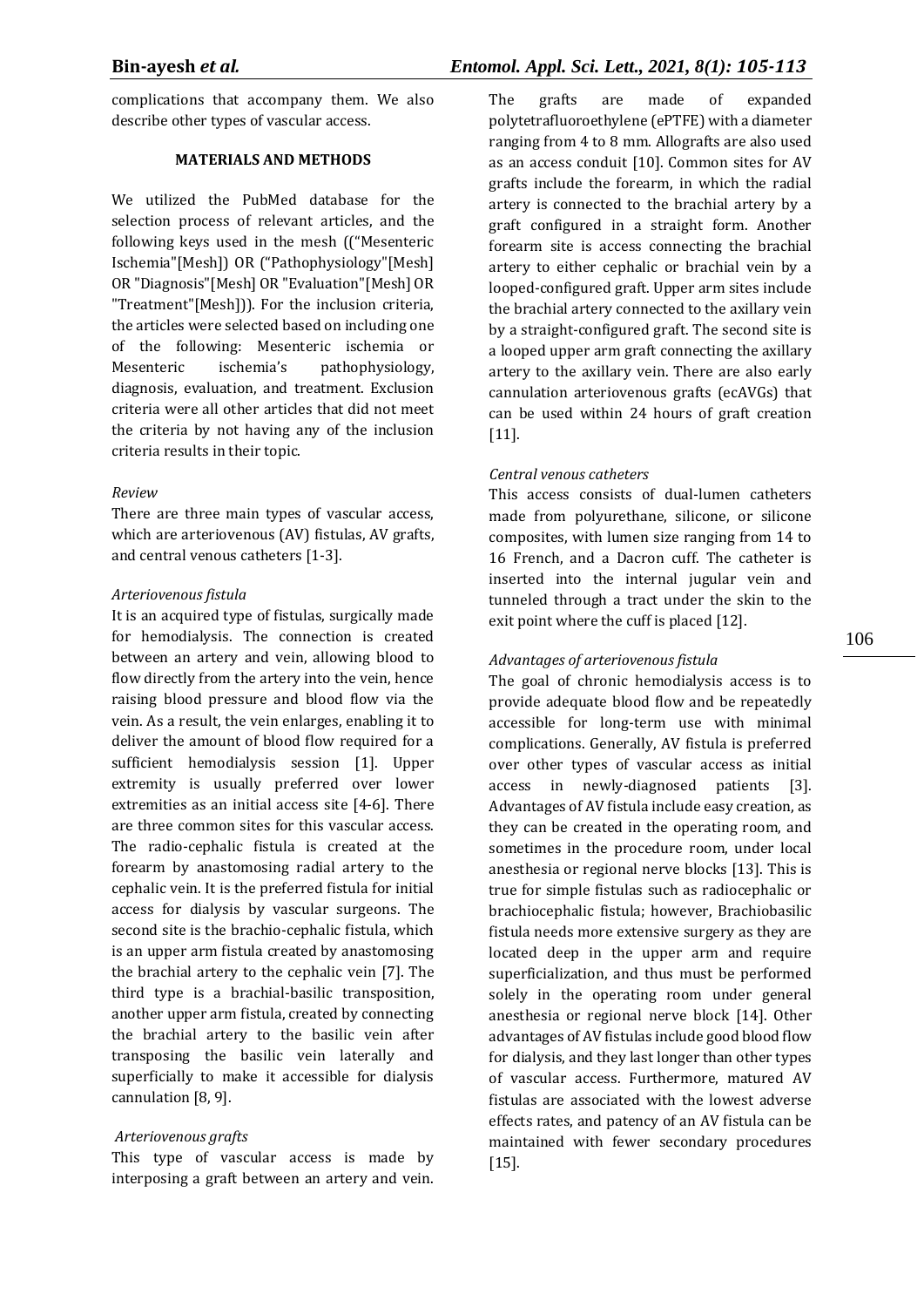### *Prerequisites for AV fistula use*

Several requirements should be met for the use of AV fistula. Firstly, for the site, the forearm fistula should be placed on the volar side, and the upper arm fistula should be placed on the anterior or lateral side. Moreover, it needs to be suitable for repeated cannulation, and it must be accessible while the patient is seated comfortably. Additionally, it must be placed in proximity of skin surface about 5 to 6 mm. Lastly, and most importantly, it should be efficient to provide adequate blood flow for dialysis sessions of at least 500 to 700 cc/min [16].

#### *Evaluation*

The physical examination aims to determine which anatomy is appropriate for the formation of an AV fistula. The optimal preoperative plan is to complement physical examination with vascular mapping using duplex ultrasound [17]. Ideally, the criteria for vein diameter appropriate for fistula creation is a minimum of 2.5 cm 2.5 mm under tourniquet at a warm room temperature. When planning the formation of an AV fistula, the non-dominant arm should be prioritized so that the patient can use the dominant hand freely [18].

It should be noted that AV fistula needs time to become mature before commencing chronic hemodialysis. The minimum period for maturation is four weeks [19]. However, there are as well several events such as medical workup, surgical referral, surgical assessment, and scheduling that take time, increasing the lead time to 6-12 months [20]. Some studies have shown that AV fistulas placed at least four months before hemodialysis were linked to a decreased incidence of sepsis and mortality [21].

#### *Procedure*

The creation of AV fistula can be facilitated using local anesthesia or regional nerve block [22]. Some studies suggest the use of brachial plexus block over local anesthesia. It should be noted that regional anesthesia causes vascular dilation which improves patency. Nevertheless, the advantage of this effect should be weighed with the risk of this type of anesthesia. The regional nerve block is associated with hematoma formation and uremic patients' bleeding tendency [14, 23].

After the anesthesia takes effect, an incision is made along the course of the chosen vein.

## **Bin-ayesh** *et al.**Entomol. Appl. Sci. Lett., 2021, 8(1): 105-113*

Branches of the vein are ligated and divided with a silk suture to allow mobilization of the distal part of the vein. Then, a horsely needle is used to cannulate the end of the vein, and a Ringerlactate solution infused with heparin is infused to distend the vein while the proximal part is compressed. Once enough distention is achieved, the procedure continues with exposing the artery through a different incision. The end of the vein is approximated to the side of the artery through a subcutaneous tunnel, and both vessels are ligated utilizing a 7-0 to 5-0 monofilament suture in a running fashion [1].

One of the most common causes of fistula failure is stenosis, see **Table 1**. For instance, the juxtaanastomotic segment is the location of stenosis in the radiocephalic fistula [24, 25]. This can be prevented by using some techniques. One of these techniques is the piggyback straight line onlay technique (pSLOT). In this technique, the posterior aspect of the cephalic vein is connected side-to-side to the anterior aspect of the radial artery. Moreover, the outflow vein is dissected further in the subcutaneous tissue to attain a straight line [26]. Another technique is radial artery deviation and reimplantation (RADAR), in which the aim is to decrease the manipulation of the vein. After ligating the radial artery, the distal end of the artery is turned toward the cephalic vein and anastomosed to its side [27].

| <b>Table 1.</b> Typical sites of stenosis for the three most |
|--------------------------------------------------------------|
| common arteriovenous fistulas                                |

| Access type             | Typical site of stenosis |  |  |  |  |  |
|-------------------------|--------------------------|--|--|--|--|--|
| Radiocephalic fistula   | Juxtaanastomotic segment |  |  |  |  |  |
| Brachiocephalic fistula | Cephalic arch            |  |  |  |  |  |
| Brachial-basilic        | Proximal swing segment   |  |  |  |  |  |
| transposition fistula   |                          |  |  |  |  |  |

#### *Postoperative examination*

After the formation of the AV fistula, examination of the fistula by the surgeon in charge must be carried out to assess for early surgical complications, such as ischemia, infection, limb swelling, and nerve compression. It is recommended that this examination be done within two weeks after the surgery. Afterward, assessment of physiological maturation must be done by a nephrologist no longer than four to six weeks following surgery [1].

#### *Examination of fistula maturation*

Physiological maturation means that the vessels have undergone remodeling to increase the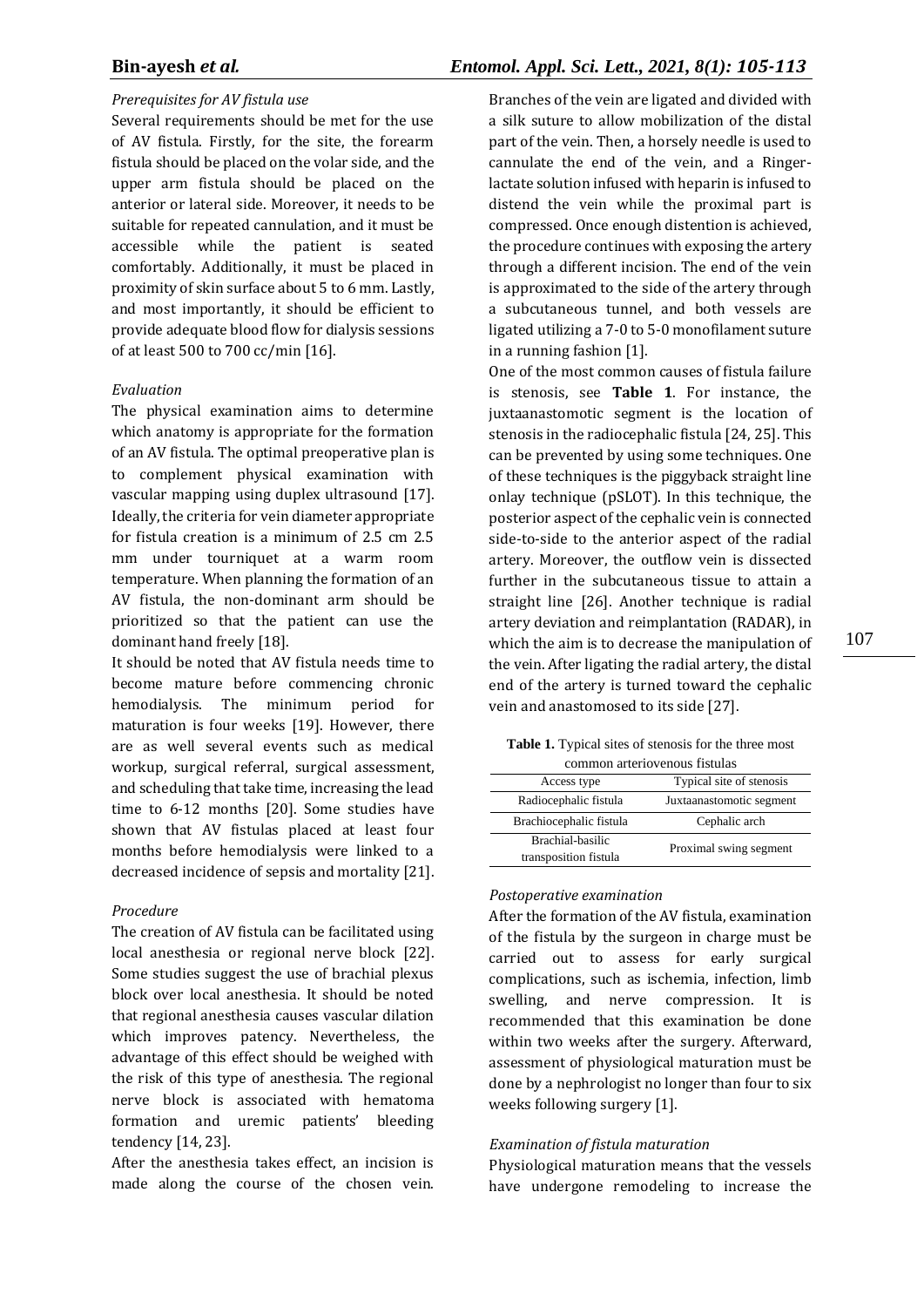lumen area. Physical examination alone is appropriate to assess maturity [28, 29]. In the examination, the physician assesses the depth, length, and diameter of the fistula and whether it can be cannulated or not [30, 31]. Palpation of the fistula is very important to detect pulse or thrill. Normally, the fistula has a soft and compressible pulse. The presence of hyperpulsatile means there is obstruction causing increased resistance downstream. Usually, a palpable thrill can be felt at the anastomosis which disappears when the outflow vein is compressed manually. However, if it persists, that indicates the presence of an accessory vein. If no pulse or thrill is felt, the fistula may be thrombosed or dead. This is an alarming sign that the fistula needs further evaluation and intervention to salvage it [1, 29].

#### *Complications of AV fistula*

#### *Primary Failure and failure of maturation*

Primary failure is defined as a fistula that has never been used for hemodialysis or fails within three months of use. The incidence of failure is influenced by several factors, and it differs by the type of AV access. The brachial-basilic transposed fistula has the lowest rate, followed by the brachial-cephalic, and finally, the radialcephalic, which has the highest rate [32, 33]. Associated risk factors include old age, female gender, cardiovascular disease, diabetes, thrombophilia, and surgeon experience [34-37]. Failure of maturation is influenced as well by numerous factors related to hemodynamics, patient demographics, and clinical factors. Hemodynamic factors are the most crucial and these include the size of the artery and vein and adequacy of blood flow. Clinical factors also play a role, such as the existence of cardiovascular disease, pulmonary hypertension, diabetes, and obesity [38, 39]. Common causes of failure of maturation are stenosis and thrombosis [40, 41]. Frequent monitoring based on physical examination, flow measurements, or duplex ultrasound is essential to detect and treat the problem before it takes place [1, 42].

#### *Local*

Hemorrhage: Bleeding is uncommon with the AV fistula procedure. However, patients with platelet dysfunction may bleed minimally. This can be treated with desmopressin. Any surgical bleeding must be controlled with suturing, and minor bleeding can be stopped using hemostatic agents [43].

Infection: The majority of bacteremia in hemodialysis patients is sourced from vascular access. The most prevalent pathogens are Staphylococcus aureus and, less typically, Staphylococcus epidermidis. Bacteremia is common during cannulation, even when there is no AV access infection [44, 45]. Overall, the risk of infection from AV fistulas is quite minimal [46]. Pseudaneurysms, hematomas, intense itching and scratching at needle sites, and the use of fistulas as a track for drug abuse are all potential risk factors for AV fistula infection [46, 47]. Infection can be treated with the administration of broad-spectrum intravenous antibiotics, and if there is a collection it is treated by drainage. Guidelines recommend that the antibiotic therapy should be spanned for 6 weeks, as it is assumed the cause of bacteremia is endocarditis since AV fistula is seldom the main source of bacteremia [1].

Venous hypertension: Mild to moderate limb swelling is common after the procedure and subsides with time. However, a chronic increase in the venous pressure in the limb can occur due to venous valvular incompetency or central vein stenosis. The sequela of this problem is skin changes such as discoloration, ischemic changes, and access failure [48-50]. This problem can be detected before procedure using venography, which shows dilated chest wall veins [51].

Aneurysm/pseudoaneurysm: The presence of an Aneurysms or pseudoaneurysms AV fistula poses the fistula to complications such as hemorrhage, rupture, infection, skin erosion, and difficult cannulation. Raised venous pressure caused by central venous stenosis, repeated cannulation at the same place, and immunosuppression has all been proposed as possible causes of the aneurysm [52, 53]. For pseudoaneurysm, it is usually the result of repeated cannulation at the same site and can be prevented by rotating the sites of needle insertion [54]. Guidelines recommend the revision of AV access complicated by aneurysm if there is a high risk of rupture, the skin overlying the access is completely eroded, or if there are no accessible sites for cannulation [1, 55].

Neuropathy: Carpal Tunnel Syndrome is the most common neuropathy in dialysis patients. It is frequently caused by amyloid deposition leading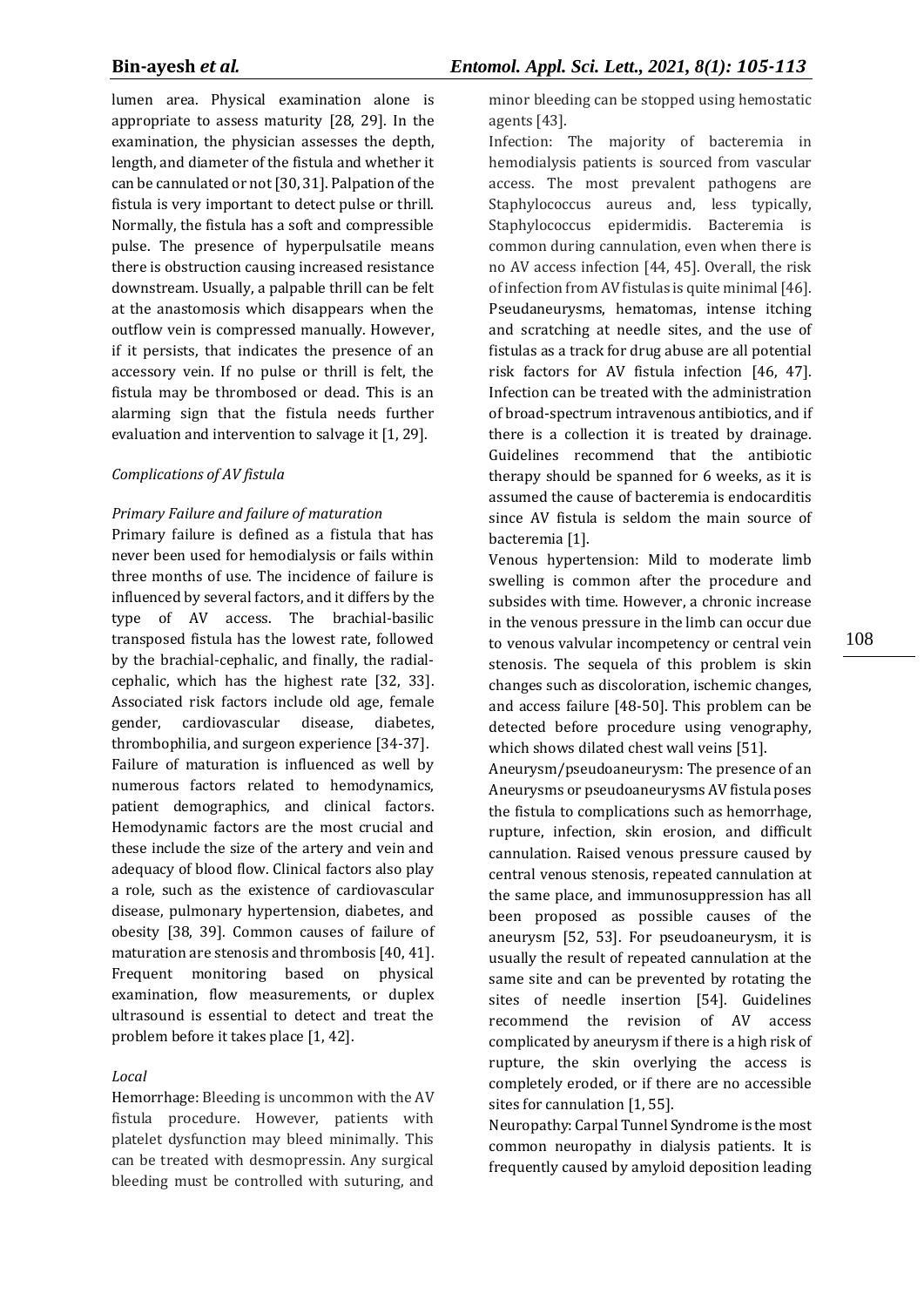to median nerve dysfunction [56, 57]. Furthermore, the access itself may play a part in developing this complication due to the extravasation of fluid or blood leading to nerve compression [57, 58].

## *Systemic*

Steal Syndrome and Ischemic Monomelic Neuropathy: Due to the high blood flow through the fistula, the distal limb can face ischemic complications from the decreased blood flow it receives. One of these complications is dialysis access steal syndrome (DASS), which presents with painful, cold, sensory/motor diminished hand [59, 60]. Another rarer variant of this complication is ischemic monomelic neuropathy (IMN). It presents with severe hand pain related to nerve ischemia [61]. Guidelines recommend the closure of the fistula once IMN is diagnosed [1]. AV fistula ligation for severe ischemia, banding to restrict flow in the high-flow AV flow, and interventions to increase distal blood flow in the low- or normal-flow AV fistulas are all treatment choices for DASS [62-64].

Pulmonary hypertension: incidence of pulmonary hypertension is high in patients with chronic kidney failure, and it is considered a comorbid disease in this population. The incidence is even higher among patients with AV fistula. Thus, it should be addressed and treated appropriately [65, 66].

Heart Failure: heart failure is rare in patients with AV access, even in the presence of underlying cardiac dysfunction. However, studies have shown that the creation of an AV fistula may worsen preexisting left ventricular hypertrophy [67-69].

Malignancy: Angiosarcoma has been reported at the site of AV access to be rare. Symptoms include pain with or without a swelling that may ulcerate or bleed [70-72].

## **CONCLUSION**

Hemodialysis access is the lifeline of patients with end-stage renal disease. There are several types of vascular access used for hemodialysis. One of these is an arteriovenous fistula and has different sites where it can be placed. They all possess parallel characteristics, and each has its pros and cons. The decision for applying an AV fistula should be individualized according to the patient's characteristics, and pre-dialysis

evaluation is essential to improve the chances of providing a functional AV fistula. Furthermore, continuous monitoring is crucial to assess for the maturation and functioning of the fistula. Additionally, monitoring is important to identify and manage complications.

## **ACKNOWLEDGMENTS:** None

**CONFLICT OF INTEREST:** None

**FINANCIAL SUPPORT:** None

## **ETHICS STATEMENT:** None

## **REFERENCES**

- 1. Lok CE, Huber TS, Lee T, Shenoy S, Yevzlin AS, Abreo K, et al. KDOQI Clinical Practice Guideline for Vascular Access: 2019 Update. Am J Kidney Dis. 2020;75(4 Suppl 2):S1- S164. doi:10.1053/J.AJKD.2019.12.001
- 2. Woo K, Ulloa J, Allon M, Carsten III CG, Chemla ES, Henry ML, et al. Establishing patient-specific criteria for selecting the optimal upper extremity vascular access procedure. J Vasc Surg. 2017;65(4):1089- 103.e1. doi:10.1016/J.JVS.2016.10.099
- 3. Lok CE, Davidson I. Optimal choice of dialysis access for chronic kidney disease patients: developing a life plan for dialysis access. Semin Nephrol. 2012;32(6):530-7. doi:10.1016/J.SEMNEPHROL.2012.10.003
- 4. Miller CD, Robbin ML, Barker J, Allon M. Comparison of arteriovenous grafts in the thigh and upper extremities in hemodialysis patients. J Am Soc Nephrol. 2003;14(11):2942-7.

doi:10.1097/01.ASN.0000090746.88608.94

5. Gradman WS, Laub J, Cohen W. Femoral vein transposition for arteriovenous hemodialysis access: improved patient selection and intraoperative measures reduce postoperative ischemia. J Vasc Surg. 2005;41(2):279-84.

doi:10.1016/J.JVS.2004.10.039

- 6. Ram SJ, Sachdeva BA, Caldito GC, Zibari GB, Abreo KD. Thigh grafts contribute significantly to patients' time on dialysis. Clin J Am Soc Nephrol. 2010;5(7):1229-34. doi:10.2215/CJN.08561109
- 7. Sidawy AN, Gray R, Besarab A, Henry M, Ascher E, Silva Jr M, et al. Recommended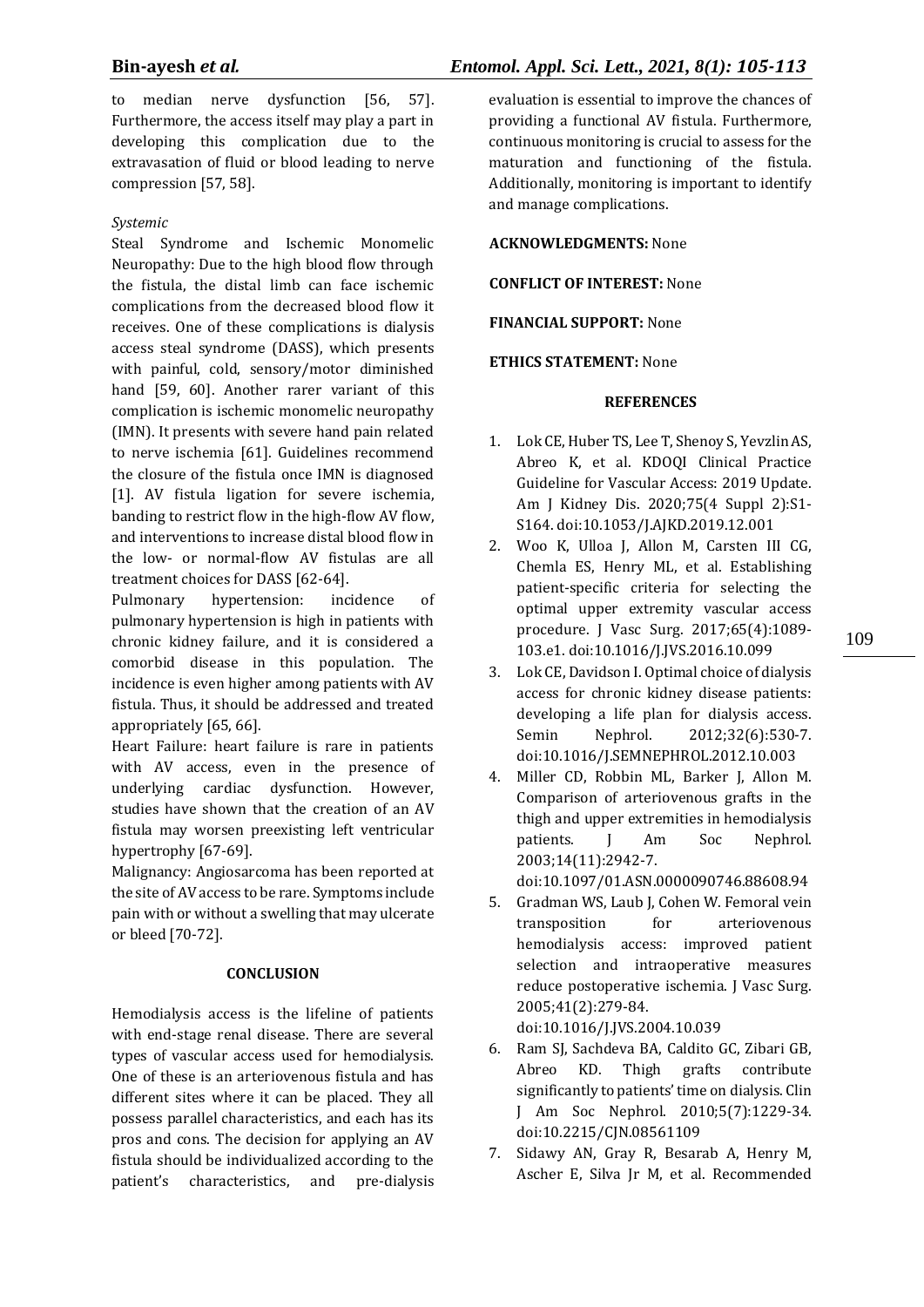standards for reports dealing with arteriovenous hemodialysis accesses. J Vasc Surg. 2002;35(3):603-10. doi:10.1067/MVA.2002.122025

8. Schwein A, Georg Y, Lejay A, Roussin M, Gaertner S, Bazin-Kara D, et al. Promising Results of the Forearm Basilic Fistula Reveal a Worthwhile Option between Radial Cephalic and Brachial Fistula. Ann Vasc Surg. 2016;32:5-8.

doi:10.1016/J.AVSG.2015.10.019

- 9. Glowinski J, Glowinska I, Malyszko J, Gacko M. Basilic vein transposition in the forearm for secondary arteriovenous fistula. Angiology. 2014;65(4):330-2. doi:10.1177/0003319713484790
- 10. Lawson JH, Glickman MH, Ilzecki M, Jakimowicz T, Jaroszynski A, Peden EK, et al. Bioengineered human acellular vessels for dialysis access in patients with end-stage renal disease: two phases 2 single-arm trials. Lancet (London, England). 2016;387(10032):2026-34. doi:10.1016/S0140-6736(16)00557-2
- 11. Aitken E, Thomson P, Bainbridge L, Kasthuri R, Mohr B, Kingsmore D. A randomized controlled trial and cost-effectiveness analysis of early cannulation arteriovenous grafts versus tunneled central venous catheters in patients requiring urgent vascular access for hemodialysis. J Vasc Surg. 2017;65(3):766-74.

doi:10.1016/J.JVS.2016.10.103

12. Vesely TM, Ravenscroft A. Hemodialysis catheter tip design: observations on fluid flow and recirculation. J Vasc Access. 2016;17(1):29-39.

doi:10.5301/JVA.5000463

- 13. Mallios A, Jennings WC, Boura B, Costanzo A, Bourquelot P, Combes M. Early results of percutaneous arteriovenous fistula creation with the Ellipsys Vascular Access System. J Vasc Surg. 2018;68(4):1150-6. doi:10.1016/J.JVS.2018.01.036
- 14. Aitken E, Jackson A, Kearns R, Steven M, Kinsella J, Clancy M, et al. Effect of regional versus local anaesthesia on outcome after arteriovenous fistula creation: a randomized controlled trial. Lancet (London, England). 2016;388(10049):1067-74.

doi:10.1016/S0140-6736(16)30948-5

15. Lok CE, Sontrop JM, Tomlinson G, Rajan D, Cattral M, Oreopoulos G, et al. Cumulative patency of contemporary fistulas versus grafts (2000-2010). Clin J Am Soc Nephrol. 2013;8(5):810-8.

doi:10.2215/CJN.00730112

- 16. Beathard GA, Lok CE, Glickman MH, Al-Jaishi AA, Bednarski D, Cull DL, et al. Definitions and End Points for Interventional Studies for Arteriovenous Dialysis Access. Clin J Am Soc Nephrol. 2018;13(3):501-12. doi:10.2215/CJN.11531116
- 17. Dalman RL, Harris Jr EJ, Victor BJ, Coogan SM. Transition to all-autogenous hemodialysis access: the role of preoperative vein mapping. Ann Vasc Surg. 2002;16(5):624-30. doi:10.1007/S10016-001-0268-4
- 18. Wilmink T, Houlihan MC. Diameter Criteria Have Limited Value for Prediction of Functional Dialysis Use of Arteriovenous Fistulas. Eur J Vasc Endovasc Surg. 2018;56(4):572-81.

doi:10.1016/J.EJVS.2018.06.066

- 19. Saran R, Dykstra DM, Pisoni RL, Akiba T, Akizawa T, Canaud B. Timing of first cannulation and vascular access failure in haemodialysis: an analysis of practice patterns at dialysis facilities in the DOPPS. Nephrol Dial Transplant. 2004;19(9):2334- 40. doi:10.1093/NDT/GFH363
- 20. Asif A, Cherla G, Merrill D, Cipleu CD, Briones P, Pennell P. Conversion of tunneled hemodialysis catheter-consigned patients to arteriovenous fistula. Kidney Int. 2005;67(6):2399-406. doi:10.1111/J.1523- 1755.2005.00347.X
- 21. Oliver MJ, Rothwell DM, Fung K, Hux JE, Lok CE. Late creation of vascular access for hemodialysis and increased risk of sepsis. J Am Soc Nephrol. 2004;15(7):1936-42. doi:10.1097/01.ASN.0000131524.52012.F8
- 22. Monte AI, Damiano G, Mularo A, Palumbo VD, Alessi R, Gioviale MC, et al. Comparison between local and regional anesthesia in arteriovenous fistula creation. J Vasc Access. 2011;12(4):331-5.

doi:10.5301/JVA.2011.8560

23. Reynolds TS, Kim KM, Dukkipati R, Nguyen TH, Julka I, Kakazu C, et al. Pre-operative regional block anesthesia enhances operative strategy for arteriovenous fistula 110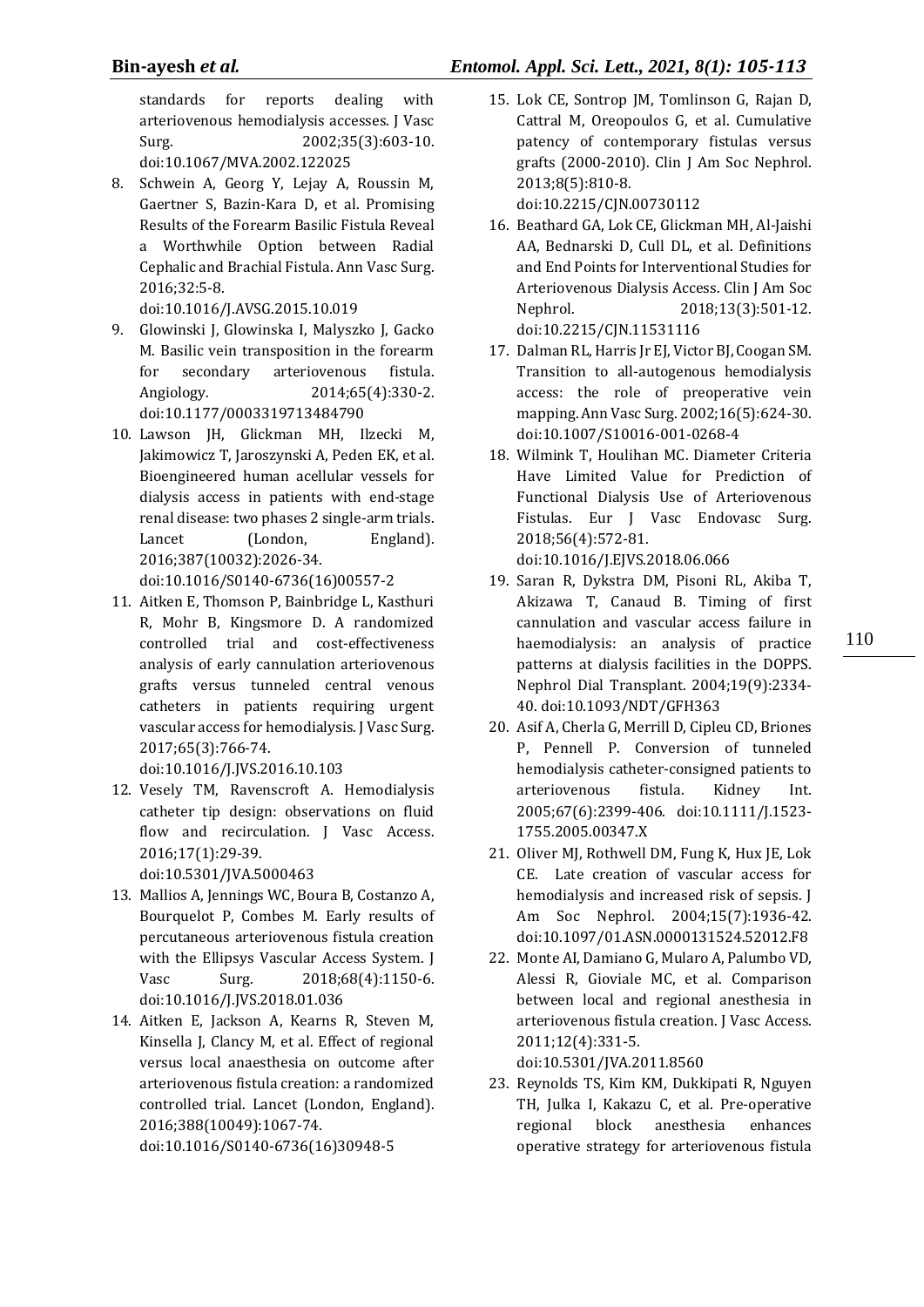creation. J Vasc Access. 2011;12(4):336-40. doi:10.5301/JVA.2011.8827

- 24. Rajan DK, Bunston S, Misra S, Pinto R, Lok CE. Dysfunctional autogenous hemodialysis fistulas: outcomes after angioplasty--are there clinical predictors of patency? Radiology. 2004;232(2):508-15. doi:10.1148/RADIOL.2322030714
- 25. Kwon H, Choi JY, Ko HK, Kim MJ, Kim H, Park H, et al. Comparison of surgical and endovascular salvage procedures for juxtaanastomotic stenosis in autogenous wrist radiocephalic arteriovenous fistula. Ann Vasc Surg. 2014;28(8):1840-6. doi:10.1016/J.AVSG.2014.06.060
- 26. Bharat A, Jaenicke M, Shenoy S. A novel technique of vascular anastomosis to prevent juxta-anastomotic stenosis following arteriovenous fistula creation. J Vasc Surg. 2012;55(1):274-80. doi:10.1016/J.JVS.2011.07.090
- 27. Sadaghianloo N, Declemy S, Jean-Baptiste E, Haudebourg P, Robino C, Islam MS, et al. Radial artery deviation, and reimplantation inhibit venous juxta-anastomotic stenosis and increase primary patency of radialcephalic fistulas for hemodialysis. J Vasc Surg. 2016;64(3):698-706.e1. doi:10.1016/J.JVS.2016.04.023
- 28. Robbin ML, Chamberlain NE, Lockhart ME, Gallichio MH, Young CJ, Deierhoi MH, et al. Hemodialysis arteriovenous fistula maturity: US evaluation. Radiology. 2002;225(1):59- 64. doi:10.1148/RADIOL.2251011367
- 29. Beathard GA. An algorithm for the physical examination of early fistula failure. Semin Dial. 2005;18(4):331-5. doi:10.1111/J.1525- 139X.2005.18314.X
- 30. Ferring M, Henderson J, Wilmink T. Accuracy of early postoperative clinical and ultrasound examination of arteriovenous fistulae to predict dialysis use. J Vasc Access. 2014;15(4):291-7. doi:10.5301/JVA.5000210
- 31. Zhu YL, Ding H, Fan PL, Gu QL, Teng J, Wang WP. Predicting the maturity of haemodialysis arteriovenous fistulas with colour Doppler ultrasound: a single-center study from China. Clin Radiol. 2016;71(6):576-82. doi:10.1016/J.CRAD.2016.02.025
- 32. Asif A, Roy-Chaudhury P, Beathard GA. Early arteriovenous fistula failure: a logical proposal for when and how to intervene. Clin J Am Soc Nephrol. 2006;1(2):332-9. doi:10.2215/CJN.00850805
- 33. Beathard GA, Arnold P, Jackson J, Litchfield T. Aggressive treatment of early fistula failure. Kidney Int. 2003;64(4):1487-94. doi:10.1046/J.1523-1755.2003.00210.X
- 34. Gibyeli Genek D, Tuncer Altay C, Unek T, Sifil A, Seçil M, Camsari T. Can primary failure of arteriovenous fistulas be anticipated? Hemodial Int. 2015;19(2):296-305. doi:10.1111/HDI.12206
- 35. Woods JD, Turenne MN, Strawderman RL, Young EW, Hirth RA, Port FK, et al. Vascular access survival among incident hemodialysis patients in the United States. Am J Kidney Dis. 1997;30(1):50-7. doi:10.1016/S0272- 6386(97)90564-3
- 36. Vachharajani TJ, Moossavi S, Jordan JR, Vachharajani V, Freedman BI, Burkart JM. Re-evaluating the Fistula First Initiative in Octogenarians on Hemodialysis. Clin J Am Soc Nephrol. 2011;6(7):1663-7. doi:10.2215/CJN.05830710
- 37. Reque J, Garcia-Prieto A, Linares T, Vega A, Abad S, Panizo N, et al. Pulmonary Hypertension Is Associated with Mortality and Cardiovascular Events in Chronic Kidney Disease Patients. Am J Nephrol. 2017;45(2):107-14. doi:10.1159/000453047

111

- 38. Lamprou A, de Bruin C, van Roon A, Loonstra J, van der Laan M, Tielliu I, et al. Patientrelated factors influencing patency of autogenous brachiocephalic haemodialysis fistulas. J Vasc Access. 2017;18(Suppl. 1): S104-S9. doi:10.5301/JVA.5000675
- 39. Ene-Iordache B, Remuzzi A. Disturbed flow in radial-cephalic arteriovenous fistulae for haemodialysis: low and oscillating shear stress locates the sites of stenosis. Nephrol Dial Transplant. 2012;27(1):358-68. doi:10.1093/NDT/GFR342
- 40. Asif A, Gadalean FN, Merrill D, Cherla G, Cipleu CD, Epstein DL, et al. Inflow stenosis in arteriovenous fistulas and grafts: a multicenter, prospective study. Kidney Int. 2005;67(5):1986-92. doi:10.1111/J.1523- 1755.2005.00299.X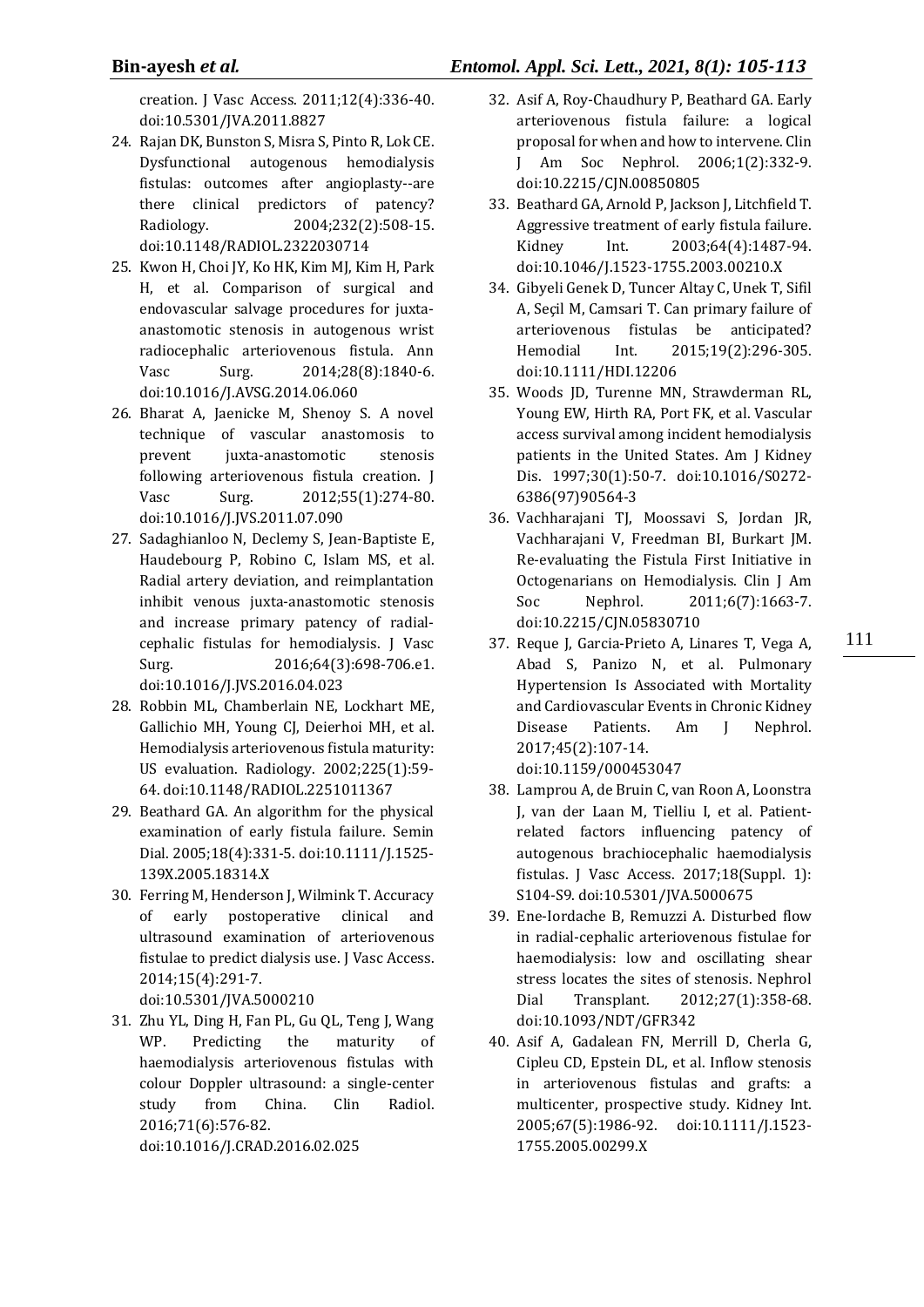# **Bin-ayesh** *et al.**Entomol. Appl. Sci. Lett., 2021, 8(1): 105-113*

- 41. Turmel‐Rodrigues L, Pengloan J, Baudin S, Testou D, Abaza M, Dahdah G, et al. Treatment of stenosis and thrombosis in haemodialysis fistulas and grafts by interventional radiology. Nephrol Dial Transplant. 2000;15(12):2029-36. doi:10.1093/NDT/15.12.2029
- 42. Lee T, Ullah A, Allon M, Succop P, El-Khatib M, Munda R, et al. Decreased cumulative access survival in arteriovenous fistulas requiring interventions to promote maturation. Clin J Am Soc Nephrol. 2011;6(3):575-81. doi:10.2215/CJN.06630810
- 43. Hickman DA, Pawlowski CL, Sekhon UD, Marks J, Gupta AS. Biomaterials and Advanced Technologies for Hemostatic Management of Bleeding. Adv Mater. 2018;30(4):1700859.

doi:10.1002/ADMA.201700859

44. D'Amato-Palumbo S, Kaplan AA, Feinn RS, Lalla RV. Retrospective study of microorganisms associated with vascular access infections in hemodialysis patients. Oral Surg Oral Med Oral Pathol Oral Radiol. 2013;115(1):56-61.

doi:10.1016/J.OOOO.2012.08.445

- 45. Nguyen DB, Lessa FC, Belflower R, Mu Y, Wise M, Nadle J, et al. Invasive methicillinresistant Staphylococcus aureus infections among patients on chronic dialysis in the United States, 2005-2011. Clin Infect Dis. 2013;57(10):1393-400. doi:10.1093/CID/CIT546
- 46. Fysaraki M, Samonis G, Valachis A, Daphnis E, Karageorgopoulos DE, Falagas ME, et al. Incidence, clinical, microbiological features and outcome of bloodstream infections in patients undergoing hemodialysis. Int J Med Sci. 2013;10(12):1632-8. doi:10.7150/IJMS.6710
- 47. Anderson JE, Chang AS, Anstadt MP. Polytetrafluoroethylene hemoaccess site infections. ASAIO J. 2000;46(6):S18-21. doi:10.1097/00002480-200011000-00032
- 48. Roy-Chaudhury P, Sukhatme VP, Cheung AK. Hemodialysis vascular access dysfunction: a cellular and molecular viewpoint. J Am Soc Nephrol. 2006;17(4):1112-27. doi:10.1681/ASN.2005050615
- 49. Agarwal AK, Patel BM, Haddad NJ. Central vein stenosis: a nephrologist's perspective.

Semin Dial. 2007;20(1):53-62. doi:10.1111/J.1525-139X.2007.00242.X

50. Oguzkurt L, Tercan F, Yıldırım S, Torun D. Central venous stenosis in haemodialysis patients without a previous history of catheter placement. Eur J Radiol. 2005;55(2):237-42.

doi:10.1016/J.EJRAD.2004.11.006

- 51. MacRae JM, Ahmed A, Johnson N, Levin A, Kiaii M. Central vein stenosis: a common problem in patients on hemodialysis. ASAIO J. 2005;51(1):77-81. doi:10.1097/01.MAT.0000151921.95165.1 E
- 52. Woo K, Cook PR, Garg J, Hye RJ, Canty TG. Midterm results of a novel technique to salvage autogenous dialysis access in aneurysmal arteriovenous fistulas. J Vasc Surg. 2010;51(4):921-5. doi:10.1016/J.JVS.2009.10.122
- 53. Pasklinsky G, Meisner RJ, Labropoulos N, Leon L, Gasparis AP, Landau D, et al. Management of true aneurysms of hemodialysis access fistulas. J Vasc Surg. 2011;53(5):1291-7.

doi:10.1016/J.JVS.2010.11.100

54. Witz M, Werner M, Bernheim J, Shnaker A, Lehmann J, Korzets ZE. Ultrasound-guided compression repair of pseudoaneurysms complicating a forearm dialysis arteriovenous fistula. Nephrol Dial Transplant. 2000;15(9):1453-4. doi:10.1093/NDT/15.9.1453

112

55. Jindal K, Chan CT, Deziel C, Hirsch D, Soroka SD, Tonelli M, et al. Hemodialysis clinical practice guidelines for the Canadian Society of Nephrology. J Am Soc Nephrol. 2006;17(3 Suppl  $1):S1-27$ . doi:10.1681/ASN.2005121372

56. Koch KM. Dialysis-related amyloidosis. Kidney Int. 1992;41(5):1416-29. doi:10.1038/KI.1992.207

- 57. Namazi H, Majd Z. Carpal tunnel syndrome in patients who are receiving long-term renal hemodialysis. Arch Orthop Trauma Surg. 2007;127(8):725-8. doi:10.1007/S00402- 007-0350-7
- 58. Reyal Y, Robinson C, Salama A, Levy JB. Neurological complications from brachial arteriovenous fistulae. Nephrol Dial Transplant. 2004;19(7):1923-4. doi:10.1093/NDT/GFH290